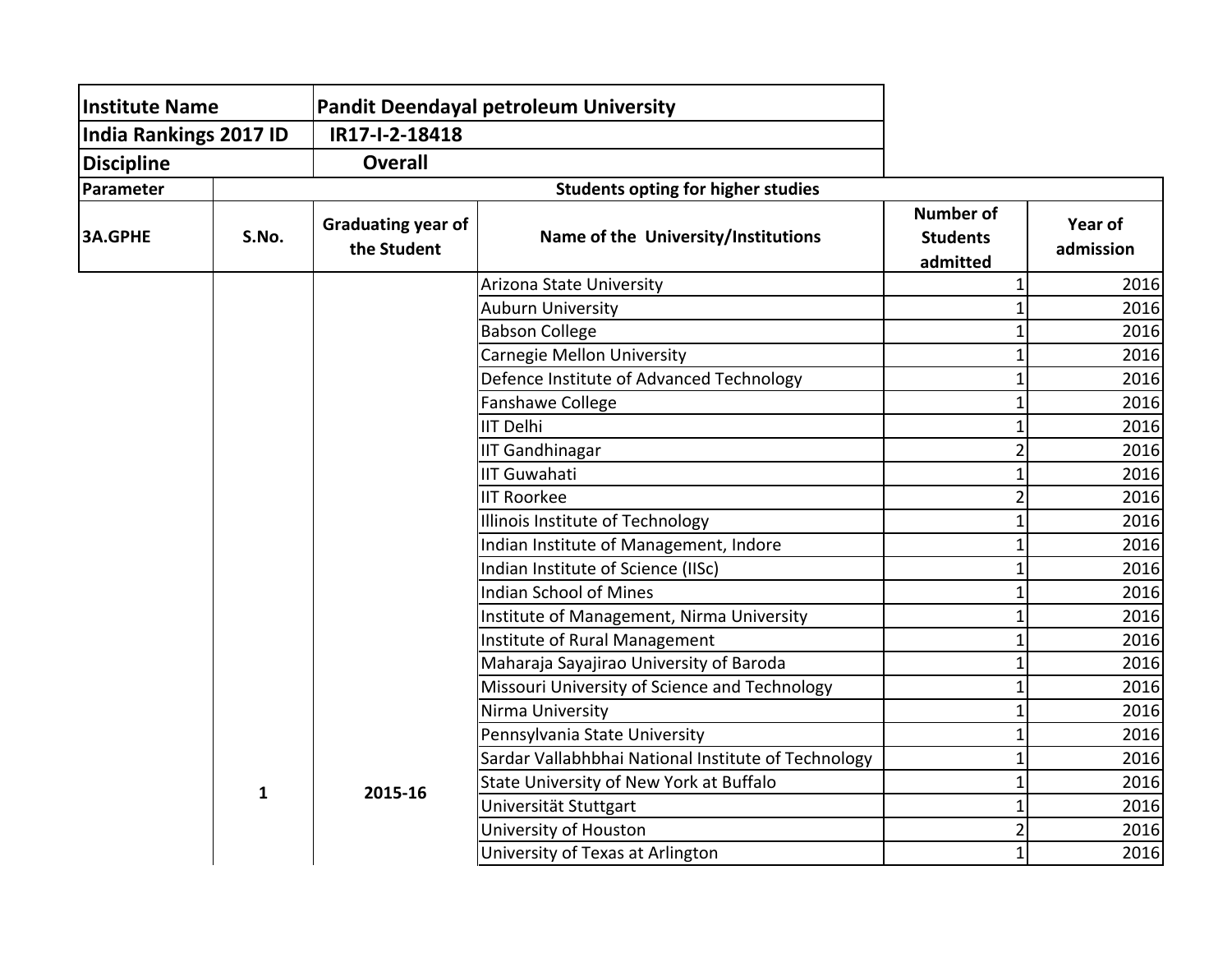| University of Tulsa<br>$\mathbf{1}$<br>University of Wisconsin Madison<br>Amrut Modi School of Management, Amdavad<br>Ashoka University<br>Indian Institute of Journalism and New Media<br>1<br>Jindal School of Public Policy<br><b>Christ University Bengaluru</b><br>1<br>9<br>Pandit Deendayal Petroleum University<br><b>MS University</b><br>3<br>Great Lakes Institute of Management<br>1<br>Post Graduate Program at Humber College, Canada<br>1<br>Lambton College, Canada<br>1<br>London School of Makeup, UAE<br>1<br>S P Jain Luxury Management<br>1<br>Columbia University, US<br>Memorial University, New Found Land Canada<br>(Queen Elizabeth Fellowship of 50000 CAD)<br>2<br>De Montfort University UK<br>MS at Brown University, US<br>$\mathbf 1$<br>Masters in Diplomacy, Law and Business at O.P.Jindal<br><b>Global University</b><br>1<br>MBA in Alliance University, Bangalore.<br>MBA in SIBM Bengaluru<br>Pandit Deendayal Petroleum University<br>3<br>Enterprenurship Develipment Institute<br>1<br>MBA at Bhavnagar University<br>Masters in Fashion Design NIFT Gandhinagar<br>2<br>pursuing masters in Mass Communication and<br>Journalism fron Gujarat University.<br>1<br><b>Madras School of Economics</b><br>$\mathbf{1}$<br>M.B.A (Pursuing), IGNOU<br>1<br>MA from Azim Premji University<br>1 |  |      |
|---------------------------------------------------------------------------------------------------------------------------------------------------------------------------------------------------------------------------------------------------------------------------------------------------------------------------------------------------------------------------------------------------------------------------------------------------------------------------------------------------------------------------------------------------------------------------------------------------------------------------------------------------------------------------------------------------------------------------------------------------------------------------------------------------------------------------------------------------------------------------------------------------------------------------------------------------------------------------------------------------------------------------------------------------------------------------------------------------------------------------------------------------------------------------------------------------------------------------------------------------------------------------------------------------------------------------------------|--|------|
| 2016<br>2016<br>2016<br>2016<br>2016<br>2016<br>2016<br>2016<br>2016<br>2016<br>2016<br>2016<br>2016<br>2016<br>2016<br>2016<br>2016<br>2015<br>2015<br>2015<br>2015<br>2015<br>2015<br>2015<br>2015<br>2015<br>2015<br>2015                                                                                                                                                                                                                                                                                                                                                                                                                                                                                                                                                                                                                                                                                                                                                                                                                                                                                                                                                                                                                                                                                                          |  | 2016 |
|                                                                                                                                                                                                                                                                                                                                                                                                                                                                                                                                                                                                                                                                                                                                                                                                                                                                                                                                                                                                                                                                                                                                                                                                                                                                                                                                       |  |      |
|                                                                                                                                                                                                                                                                                                                                                                                                                                                                                                                                                                                                                                                                                                                                                                                                                                                                                                                                                                                                                                                                                                                                                                                                                                                                                                                                       |  |      |
|                                                                                                                                                                                                                                                                                                                                                                                                                                                                                                                                                                                                                                                                                                                                                                                                                                                                                                                                                                                                                                                                                                                                                                                                                                                                                                                                       |  |      |
|                                                                                                                                                                                                                                                                                                                                                                                                                                                                                                                                                                                                                                                                                                                                                                                                                                                                                                                                                                                                                                                                                                                                                                                                                                                                                                                                       |  |      |
|                                                                                                                                                                                                                                                                                                                                                                                                                                                                                                                                                                                                                                                                                                                                                                                                                                                                                                                                                                                                                                                                                                                                                                                                                                                                                                                                       |  |      |
|                                                                                                                                                                                                                                                                                                                                                                                                                                                                                                                                                                                                                                                                                                                                                                                                                                                                                                                                                                                                                                                                                                                                                                                                                                                                                                                                       |  |      |
|                                                                                                                                                                                                                                                                                                                                                                                                                                                                                                                                                                                                                                                                                                                                                                                                                                                                                                                                                                                                                                                                                                                                                                                                                                                                                                                                       |  |      |
|                                                                                                                                                                                                                                                                                                                                                                                                                                                                                                                                                                                                                                                                                                                                                                                                                                                                                                                                                                                                                                                                                                                                                                                                                                                                                                                                       |  |      |
|                                                                                                                                                                                                                                                                                                                                                                                                                                                                                                                                                                                                                                                                                                                                                                                                                                                                                                                                                                                                                                                                                                                                                                                                                                                                                                                                       |  |      |
|                                                                                                                                                                                                                                                                                                                                                                                                                                                                                                                                                                                                                                                                                                                                                                                                                                                                                                                                                                                                                                                                                                                                                                                                                                                                                                                                       |  |      |
|                                                                                                                                                                                                                                                                                                                                                                                                                                                                                                                                                                                                                                                                                                                                                                                                                                                                                                                                                                                                                                                                                                                                                                                                                                                                                                                                       |  |      |
|                                                                                                                                                                                                                                                                                                                                                                                                                                                                                                                                                                                                                                                                                                                                                                                                                                                                                                                                                                                                                                                                                                                                                                                                                                                                                                                                       |  |      |
|                                                                                                                                                                                                                                                                                                                                                                                                                                                                                                                                                                                                                                                                                                                                                                                                                                                                                                                                                                                                                                                                                                                                                                                                                                                                                                                                       |  |      |
|                                                                                                                                                                                                                                                                                                                                                                                                                                                                                                                                                                                                                                                                                                                                                                                                                                                                                                                                                                                                                                                                                                                                                                                                                                                                                                                                       |  |      |
|                                                                                                                                                                                                                                                                                                                                                                                                                                                                                                                                                                                                                                                                                                                                                                                                                                                                                                                                                                                                                                                                                                                                                                                                                                                                                                                                       |  |      |
|                                                                                                                                                                                                                                                                                                                                                                                                                                                                                                                                                                                                                                                                                                                                                                                                                                                                                                                                                                                                                                                                                                                                                                                                                                                                                                                                       |  |      |
|                                                                                                                                                                                                                                                                                                                                                                                                                                                                                                                                                                                                                                                                                                                                                                                                                                                                                                                                                                                                                                                                                                                                                                                                                                                                                                                                       |  |      |
|                                                                                                                                                                                                                                                                                                                                                                                                                                                                                                                                                                                                                                                                                                                                                                                                                                                                                                                                                                                                                                                                                                                                                                                                                                                                                                                                       |  |      |
|                                                                                                                                                                                                                                                                                                                                                                                                                                                                                                                                                                                                                                                                                                                                                                                                                                                                                                                                                                                                                                                                                                                                                                                                                                                                                                                                       |  |      |
|                                                                                                                                                                                                                                                                                                                                                                                                                                                                                                                                                                                                                                                                                                                                                                                                                                                                                                                                                                                                                                                                                                                                                                                                                                                                                                                                       |  |      |
|                                                                                                                                                                                                                                                                                                                                                                                                                                                                                                                                                                                                                                                                                                                                                                                                                                                                                                                                                                                                                                                                                                                                                                                                                                                                                                                                       |  |      |
|                                                                                                                                                                                                                                                                                                                                                                                                                                                                                                                                                                                                                                                                                                                                                                                                                                                                                                                                                                                                                                                                                                                                                                                                                                                                                                                                       |  |      |
|                                                                                                                                                                                                                                                                                                                                                                                                                                                                                                                                                                                                                                                                                                                                                                                                                                                                                                                                                                                                                                                                                                                                                                                                                                                                                                                                       |  |      |
|                                                                                                                                                                                                                                                                                                                                                                                                                                                                                                                                                                                                                                                                                                                                                                                                                                                                                                                                                                                                                                                                                                                                                                                                                                                                                                                                       |  |      |
|                                                                                                                                                                                                                                                                                                                                                                                                                                                                                                                                                                                                                                                                                                                                                                                                                                                                                                                                                                                                                                                                                                                                                                                                                                                                                                                                       |  |      |
|                                                                                                                                                                                                                                                                                                                                                                                                                                                                                                                                                                                                                                                                                                                                                                                                                                                                                                                                                                                                                                                                                                                                                                                                                                                                                                                                       |  |      |
|                                                                                                                                                                                                                                                                                                                                                                                                                                                                                                                                                                                                                                                                                                                                                                                                                                                                                                                                                                                                                                                                                                                                                                                                                                                                                                                                       |  |      |
|                                                                                                                                                                                                                                                                                                                                                                                                                                                                                                                                                                                                                                                                                                                                                                                                                                                                                                                                                                                                                                                                                                                                                                                                                                                                                                                                       |  |      |
|                                                                                                                                                                                                                                                                                                                                                                                                                                                                                                                                                                                                                                                                                                                                                                                                                                                                                                                                                                                                                                                                                                                                                                                                                                                                                                                                       |  |      |
|                                                                                                                                                                                                                                                                                                                                                                                                                                                                                                                                                                                                                                                                                                                                                                                                                                                                                                                                                                                                                                                                                                                                                                                                                                                                                                                                       |  |      |
|                                                                                                                                                                                                                                                                                                                                                                                                                                                                                                                                                                                                                                                                                                                                                                                                                                                                                                                                                                                                                                                                                                                                                                                                                                                                                                                                       |  |      |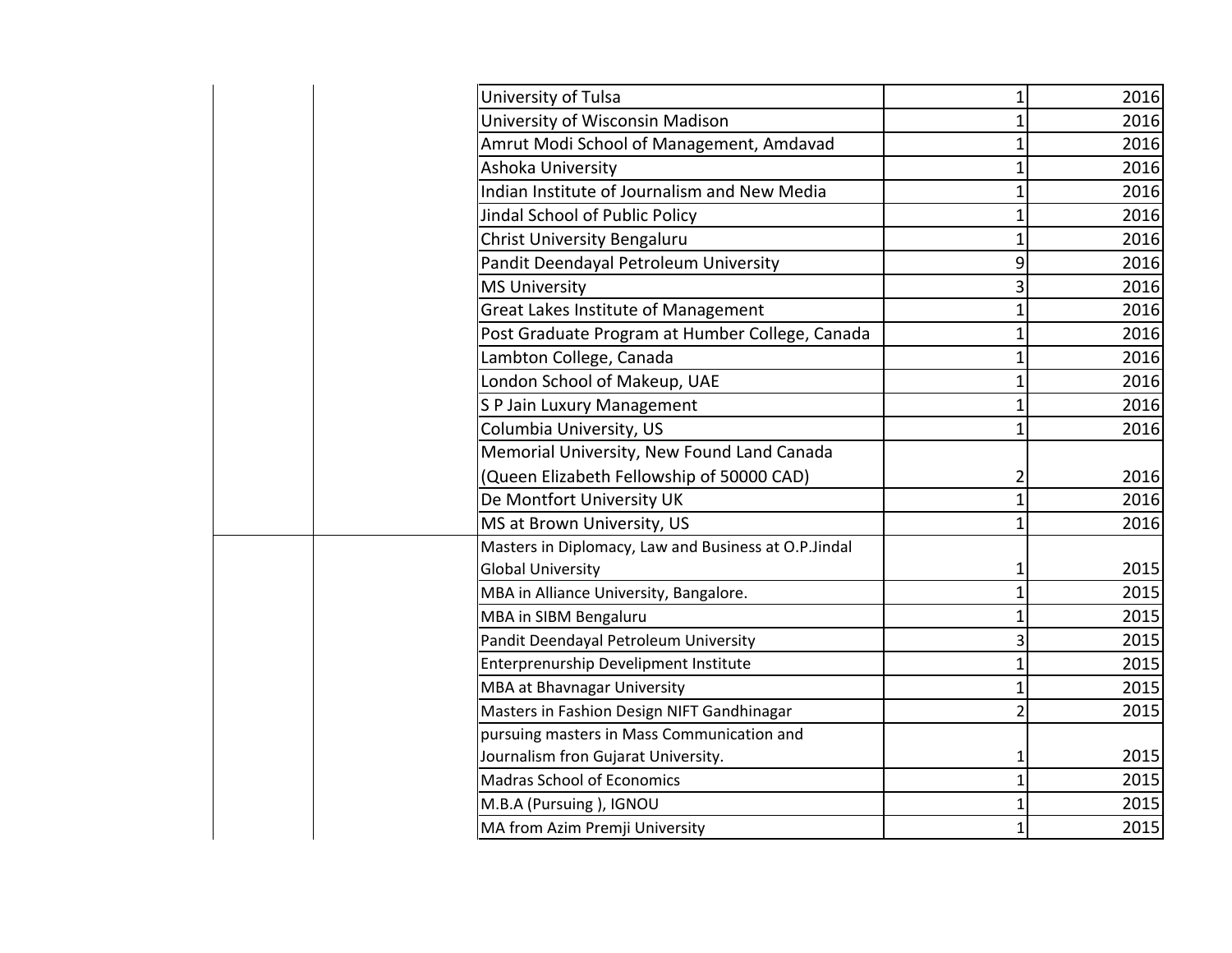|              | 2014-15 | Post graduate program in Broadcast/TV Journalism at       |   |      |
|--------------|---------|-----------------------------------------------------------|---|------|
|              |         | Asian College of Journalism at Chennai.                   |   | 2015 |
|              |         | University of Mumbai                                      |   | 2015 |
|              |         | Special course in Painting, Bichhona Art Gallery Vadodara |   | 2015 |
|              |         | Masters in International Relations at Australian National |   |      |
| $\mathbf{2}$ |         | University                                                |   | 2015 |
|              |         | MBA at L.J.Institute of Management, Amdavad               |   | 2015 |
|              |         | counseling.                                               |   | 2015 |
|              |         | Entrepreneurship & Management at Babson F.W. Olin         |   |      |
|              |         | Graduate School of Business, Babson, Boston               |   | 2015 |
|              |         | Masters in I/O Psychology at New York University.         |   | 2015 |
|              |         | Furtwangen University, Germany                            |   | 2015 |
|              |         | MS in Financial Management at Pace University, US         |   | 2015 |
|              |         | MSc Social Cognition: Research and Applications from      |   |      |
|              |         | University College London (UCL), London, UK               |   | 2015 |
|              |         | Masters at Australian National University, Australia      | 1 | 2015 |
|              |         | Master of business in integrated marketing                |   |      |
|              |         | communications from Queensland university of              |   | 2015 |
|              |         | MA in Psychology at New York University, US               |   | 2015 |
|              |         | M.B.A, University of Sydney (Australia)                   |   | 2015 |
|              |         | MS in HR Management at Purdue University, interning at    |   |      |
|              |         | General Mills as HR Manager Intern over the summer.       |   | 2015 |
|              |         | MS in Economics at Suny Buffalo University, US            |   | 2015 |
|              |         | University of Edinburgh - scotland(UK).                   |   | 2015 |
|              |         | New York                                                  |   | 2015 |
|              |         | Pandit Deendayal Petroleum University                     | 6 | 2014 |
|              |         | <b>Whistling Woods Performing Arts Education</b>          |   | 2014 |
|              |         | M.A. in Psychology, M.S. University Vadodara              |   | 2014 |
|              |         | MBA in Finance Institute for Financial Management         |   | 2014 |
|              |         | Pearl Academy of Fashion Jaipur                           |   | 2014 |
|              |         | Azim Premji University                                    |   | 2014 |
|              |         | Symbiosis University, Pune                                |   | 2014 |
|              |         | PG Diploma in Audio-Visuals Gujarat Vidyapith             | 1 | 2014 |